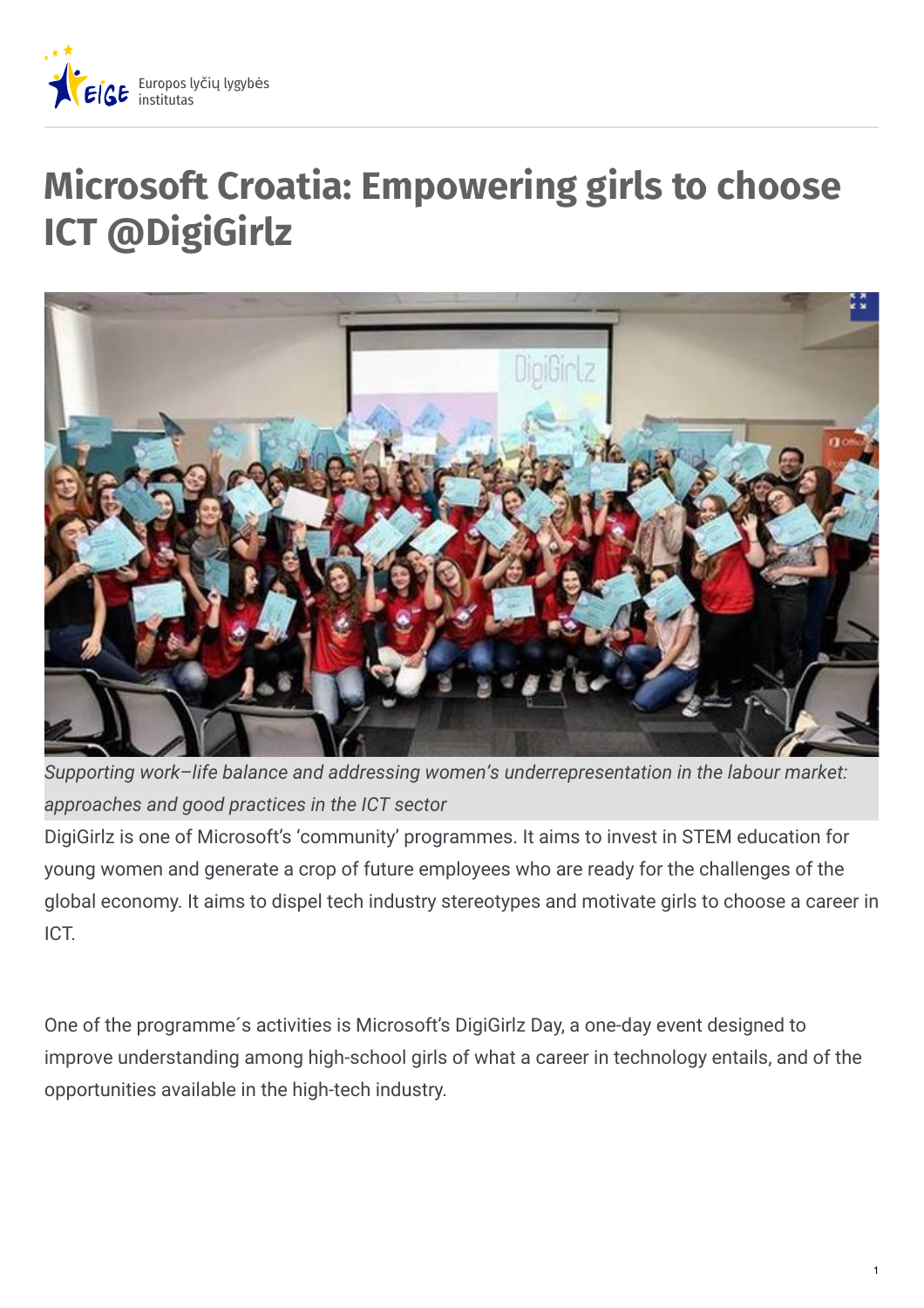Throughout the DigiGirlz Day event, diverse activities are organised for high-school girls from all over of Croatia. In 2016, for example, 90 high-school girls from Varaždin, Koprivnica and Zagreb spent a day at Microsoft, where they attended lectures and workshops organised by Microsoft employees and their partner companies. In 2017, 80 high-school girls from Nova Gradiška, Novska, Ogulin and Karlovac had the same opportunity.

## **Country information — policy in context**

According to EU data, the ICT sector in Croatia contributed 4.1% of the country's GDP in 2014 (Eurostat database, *Percentage of the ICT sector on GDP*, 2017). A recent analysis of the sector showed that it is growing more quickly than the Croatian economy in general.

In March 2016, there were 34,385 employees in Croatia's ICT sector, 12,803 of whom (37.2%) were women. The proportion of women has actually fallen compared with 2008, when 40.9% of the ICT workforce were women — 12,884 out of a total of 31,513 employees. While the share of women in telecommunications is close to average (38.6%) for Croatia, it remains lower in computer programing, consultancy and related activities (27.8%). Most people working in ICT are highly educated (50% of women has a university degree), and aged below 35 years (52% of women) (Croatian Bureau of Statistics, 2009, 2017). Research findings from 2010 showed that in ICT the share of women in managerial positions is 28%, which is higher than share of women in managerial positions in all other sectors in Croatia, which is 15% (Ipsos Marketing, 2010).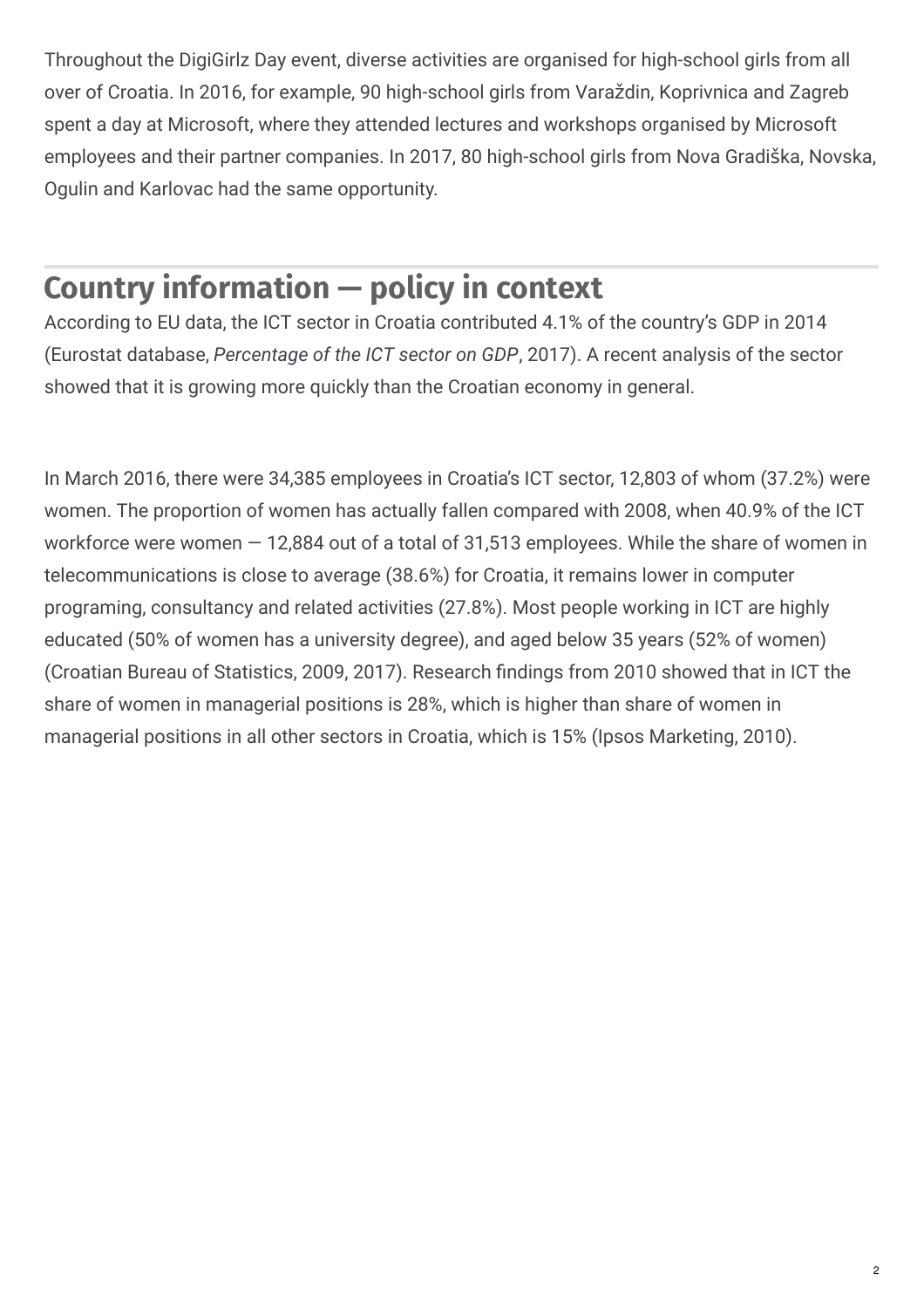Although growing numbers of women are enrolling in and graduating from institutions of higher education, they remain underrepresented in STEM. For example, the total number of graduates from institutions of higher education rose from 19,566 in 2006 to 33,741 in 2014, with a stable share of women  $-59.3$  and 59,9% respectively. At the same time, however, the share of women graduates in computing has remained largely stable — 20,9% in 2006 and 19,5% in 2014; while it increased slowly in engineering — from 13,3 to 18,7% (Croatian Bureau of Statistics, 2008, 2015). In 2015, 57,3% of Croatia's 3,157 doctoral students were women; in engineering, women comprised just 32,8% (Croatian Bureau of Statistics, 2017a). The data show that traditional gender stereotypes continue to have a major influence on the educational choices made by Croatian girls and boys, with gender-stereotyped views held by parents also playing an important role (Jugović et al, 2016). In addition, girls' achievements in maths are negatively associated with an interaction between two factors: lower economic status and persisting stereotypes within the family indicating that girls from disadvantaged families represent the group that is most in need of stereotype-reduction programmes (Baranović & Matić, 2014).

A 2010 survey of CEOs and owners of 200 ICT companies in Croatia showed that men and women were perceived differently in terms of their skills. While the executives perceived women as better skilled in areas such as communication, responsibility at work, organisation, customer relations, analysis, focus and creativity, they also perceived women as less Fexible and less competent than men, and as slower at solving problems. And they listed among the main obstacles faced by women in ICT: a perception of the sector as male territory (24%), the preference among male employers for male 'experts' (21%); the misconception that results achieved in maths and IT by men are on average better than those of women (21%), and that women cannot devote as much time to paid work outside the family as men (6%). Interestingly, only 5% reported believing that women have low interest in ICT. Moreover, many said that a larger proportion of women in ICT would be beneficial to the sector, and that further actions are needed to increase the number of women in ICT (59%) (Ipsos Marketing, 2010).

The *Strategy for the development of women's [entrepreneurship](http:///gender-mainstreaming/resources/croatia/strategy-women-entrepreneurship-development-republic-croatia-2014-2020) in Croatia* 2014–2020 aims to support women entrepreneurs. It identified a lack of supportive measures in the field of work–life balance as obstacles to women's employment — especially the lack of childcare and care for older family members — and raised the issue of the underrepresentation of women in the ICT sector, especially in leadership positions. It stressed the need to develop new family care services and models of education and training for women in business management, including in ICT.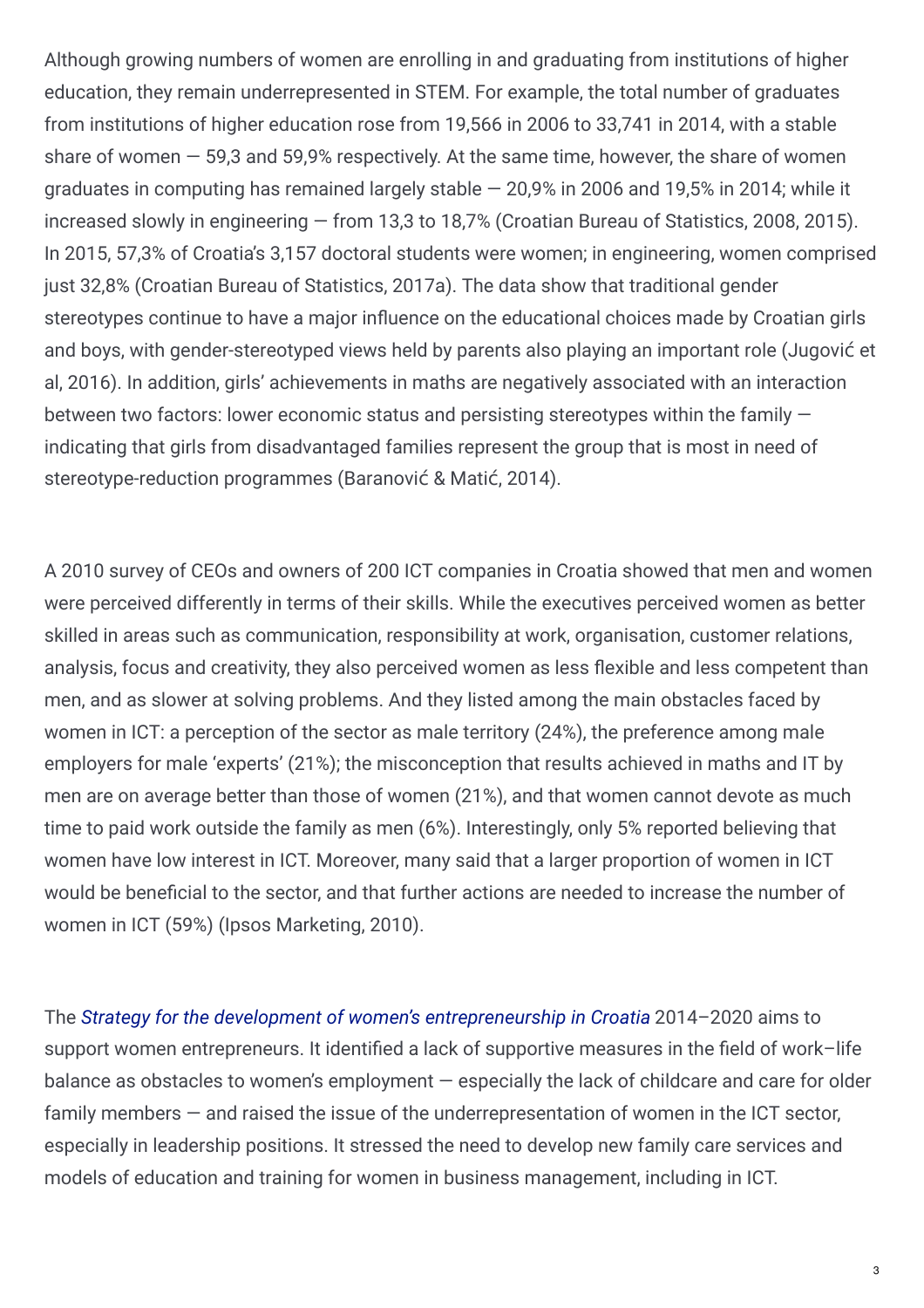### **Boosting the number of women in ICT: good practice**

DigiGirlz is one of Microsoft's 'community' programmes. It aims to invest in STEM education for young women and generate a crop of future employees who are ready for the challenges of the global economy. It aims to dispel tech industry stereotypes and motivate girls to choose a career in ICT. One of the programme´s activities is Microsoft's DigiGirlz Day, a one-day event designed to improve understanding among high-school girls of what a career in technology entails, and of the opportunities available in the high-tech industry.

Since the programme's launch in the USA in 2000, DigiGirlz events have gradually spread and are now held at Microsoft locations worldwide. Microsoft Croatia has been organising DigiGirlz Day since 2013. The programme's core aims in Croatia are multiple: to attract more women to STEM studies and raise the number of women working in ICT, and to break the gender-based stereotype that high-tech industries are for men only. Throughout the DigiGirlz Day event, diverse activities are organised for high-school girls from all over of Croatia. In 2016, for example, 90 high-school girls from Varaždin, Koprivnica and Zagreb spent a day at Microsoft, where they attended lectures and workshops organised by Microsoft employees and their partner companies. In 2017, 80 highschool girls from Nova Gradiška, Novska, Ogulin and Karlovac had the same opportunity.

It was Microsoft's experience with the programme that while gender-biased perceptions about male and female roles remain entrenched in Croatian society, some young girls experienced a kind of 'awakening' during these events.

Following the 2016 great DigiGirlz experience, the local team organized on April 11th 2017 a similar event in the Microsoft premises in Zagreb, attracting more than 80 girls from secondary schools from underdeveloped areas in Croatia. During a 7-hour program students familiarized themselves with modern technology, software and technology solutions and learned from successful IT managers from Microsoft and other companies about their career paths. The main messages from the event were to believe in yourself, and to aim to change the current situation and if you want a challenge, then choose a career in ICT.